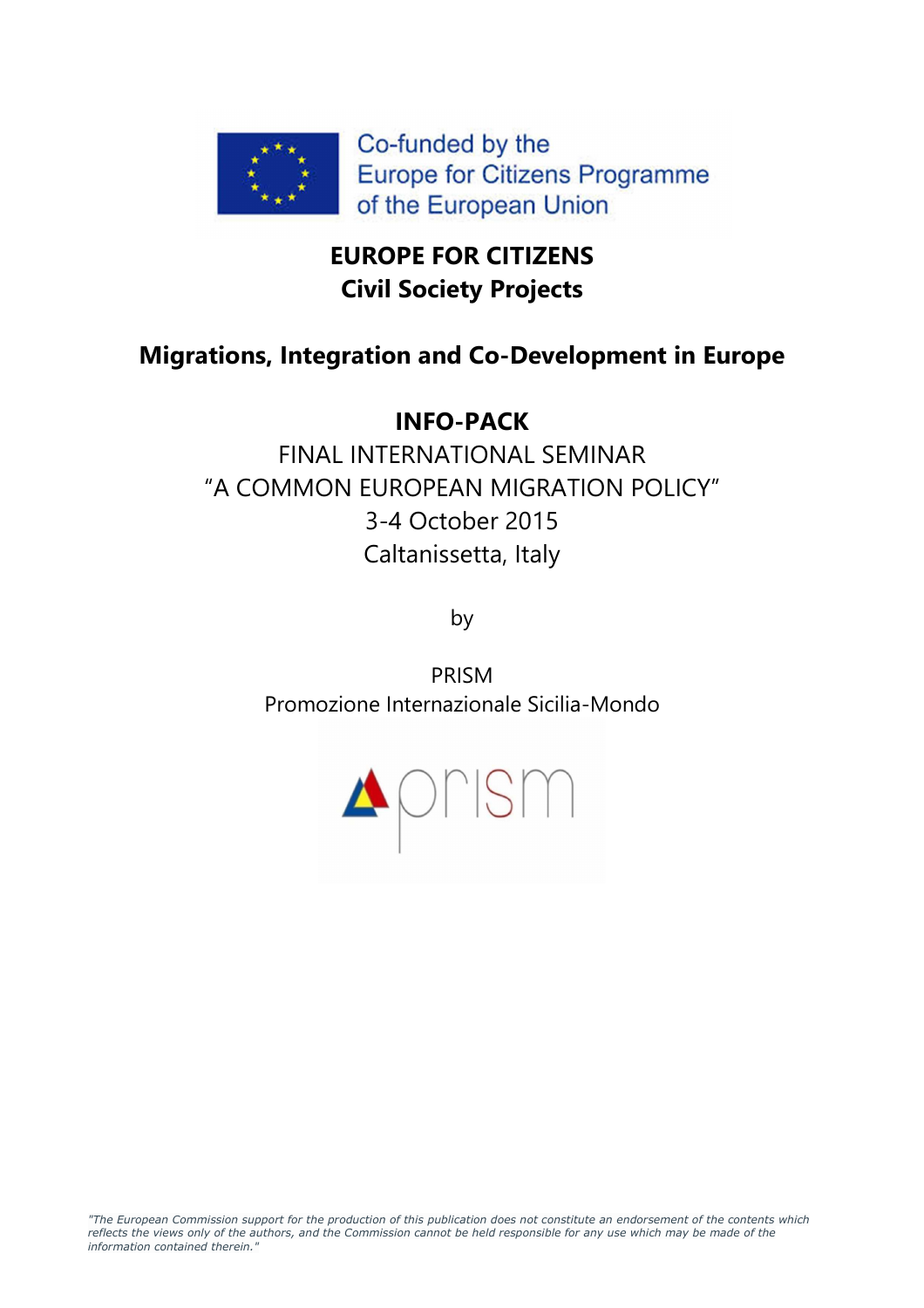## **EUROPE FOR CITIZENS**

The programme "Europe for Citizens", which applies for the whole duration of the Programme 2014 - 2020, intends:

- To contribute to citizens' understanding of the EU, its history and diversity.
- To foster European citizenship and to improve conditions for civic and democratic participation at EU level.
- To raise awareness of remembrance, common history and values.
- To encourage democratic participation of citizens at EU level, by developing citizens' understanding of the EU policy making-process and, by promoting opportunities for societal and intercultural engagement and volunteering at EU level.

More information on:

http://eacea.ec.europa.eu/europe-for-citizens\_en



Co-funded by the Europe for Citizens Programme of the European Union

## **PROJECT TITLE MIGRATIONS, INTEGRATION AND CO-DEVELOPMENT IN EUROPE**

**EU PROGRAMME** 

EUROPE FOR CITIZENS - Action: 2.3 – Civil society projects

**PROJECT DATES** 01/12/2014- 02/02/2016

#### **TARGET GROUPS**

Representatives, project managers, educators and volunteers from non-profit and civil society organisations, public local/regional authorities, educational, cultural or research institutions, towntwinning committees and networks that are active in the migration and asylum field.

#### **GENERAL OBJECTIVE**

The project is co-funded by the Europe for Citizens programme of the European Union - Action: 2.3 – Civil society projects – and it encourages an intercultural dialogue between civil society organizations and citizens from different EU countries and living communities to express their views about EU policies related to migration and asylum and more broadly, about the key priorities and strategic actions needed to face common and current challenges. Through a bottom up approach the project involves civil society organizations, NGOs, migrants' communities, public local/regional authorities, educational institutions in order to share experiences and practices, and analyse the phenomenon of migration from different regional and local perspectives.

#### **SPECIFIC AIMS**

- To foster a lively and cross-border debate about EU policy related to migration, asylum and international protection among civil society organizations and citizens in Europe.

- To contribute to the kick-start of a common EU migration and asylum policy.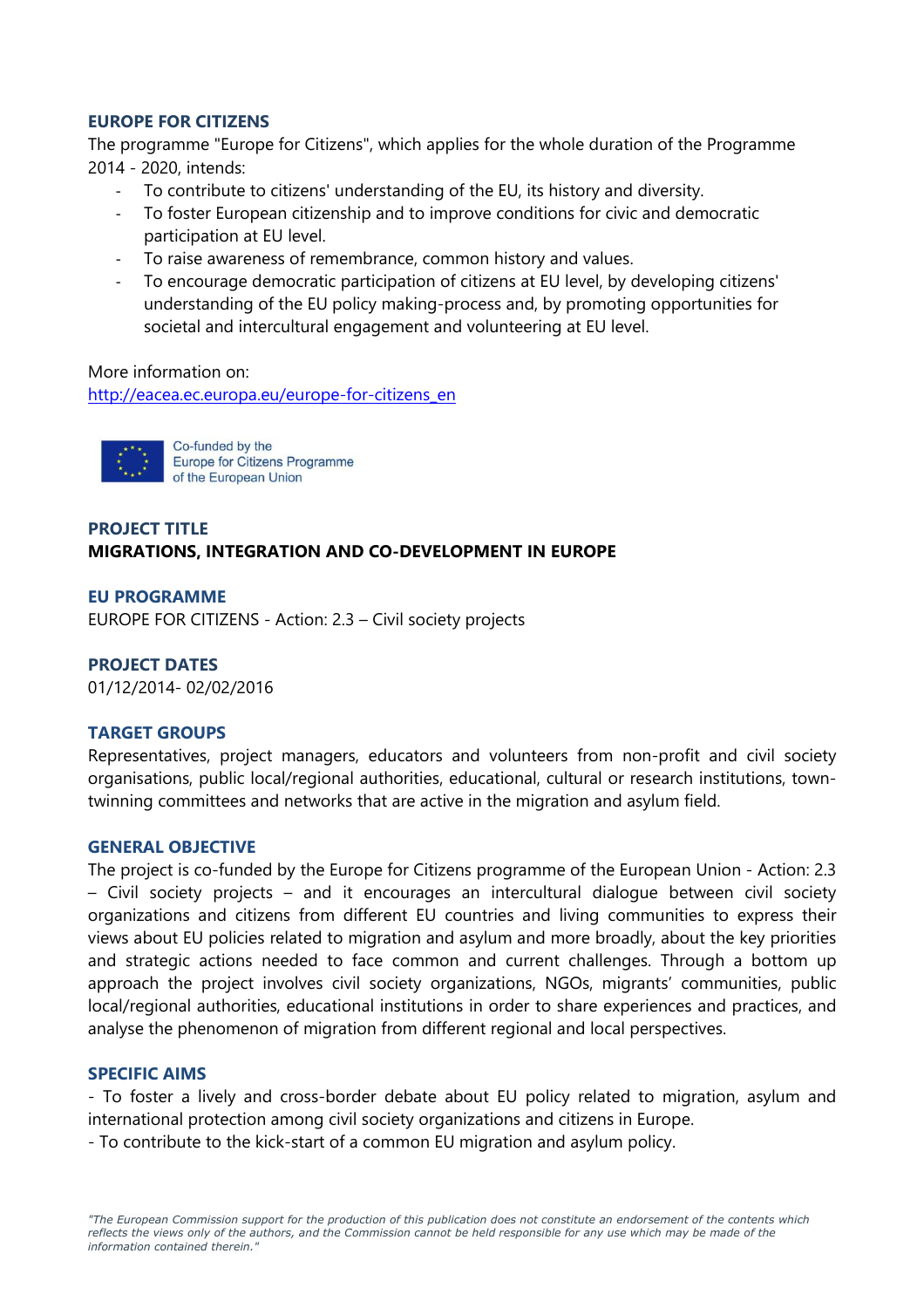- To increase further cooperation, democratic engagement and civic participation between civil society organizations and citizens that are active in the migrations, asylum and inclusion field from different countries and living communities in Europe.

## **MAIN ACTIVITIES**

- An initial international workshop on "Migration, integration and co-development in Europe", Venue: Caltanissetta, Italy. Dates: 8-10 May 2015

- An online survey will be launched in order to gather individual opinions on a common migration and asylum policy from a large number of citizens in all participating countries. The results will provide the basis for the development of recommendations for a European Citizen's Initiative on a common EU policy on Migration and Asylum.

- A final international seminar "A common European migration policy". Venue: Caltanissetta, Italy. Dates: 3-4 October 2015

- As final output of the project, partner organizations and participants will work on recommendations for a European citizens' initiative demanding a new European migration policy.

- Dissemination and exploitation activities will take place at both local and EU level.

## **THE PARTNERSHIP**

- Italy, Caltanissetta, PRISM-Promozione Interanzionale Sicilia-Mondo (Project coordinator)
- Italy, Caltanissetta, Migranti Solidali
- Cyprus, Lefkosia, Centre for advancement of research and development in education
- Belgium, Liege, INFOREF Initiatives pour une Formation Efficace
- Estonia, Tartu, Seiklejate Vennaskond
- France, Paris, EFUS
- Germany, Berlin, Aufbruch Neukölln
- Greece, INTER ALIA
- Lithuania, Siauliai Municipality Care Home (LT)
- Latvia, Riga, HUMANA People to people in Latvia
- Former Yugoslav Republic of Macedonia, Kumanovo, Roma Youth Centre
- Portugal, Lisboa, Centro em Rede de Investigaçãoem Antropologia
- Romania, Cluj Napoca, Centrul pentru Studiul Comparat al Migratiei
- Slovakia, Stropkov, A.D.E.L. Association for Development, Education and Labour
- Hungary, Tudás Alapítvány
- Bulgaria, Varna, Assotiation of European projects in Bulgaria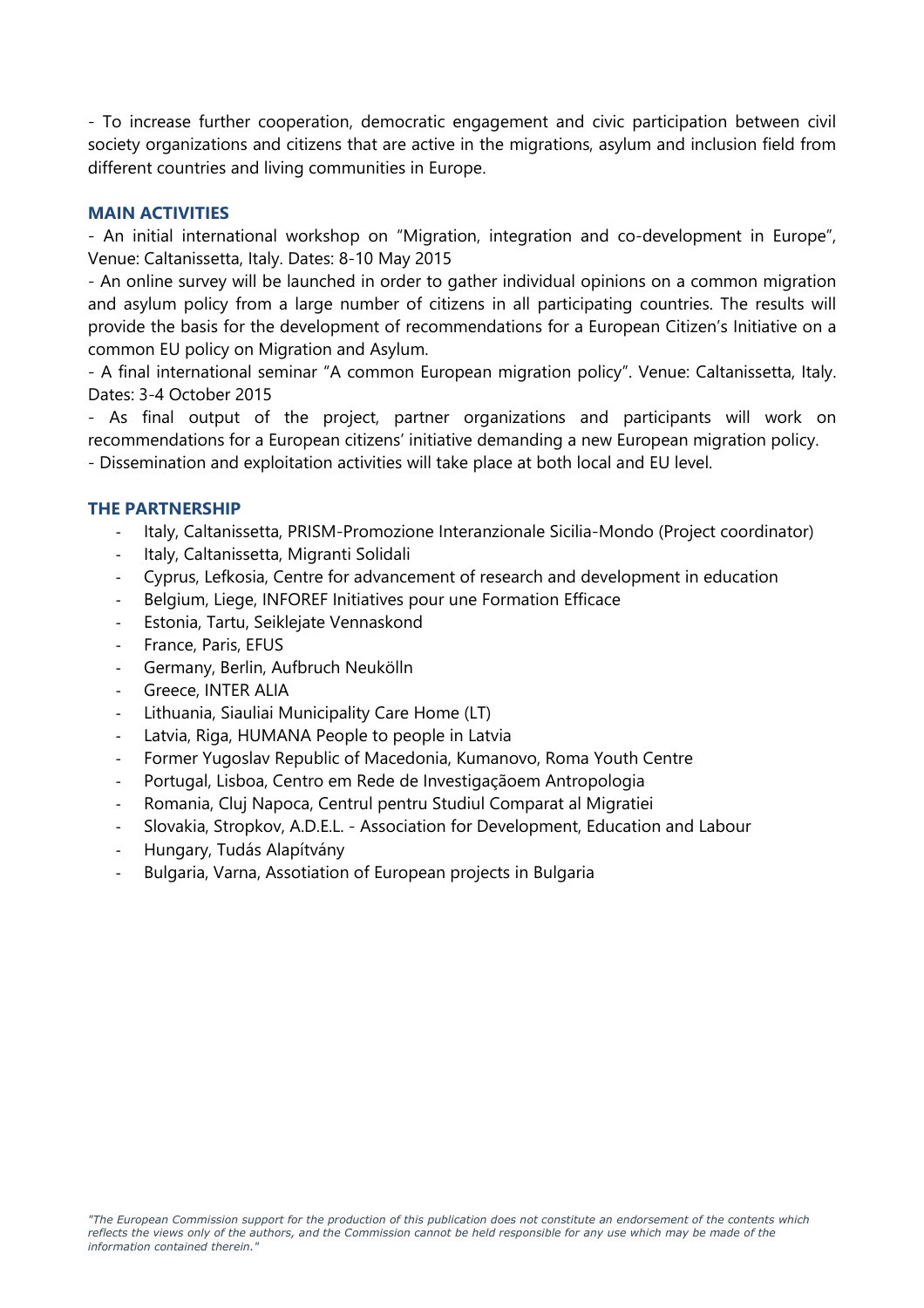## **THE FINAL INTERNATIONAL SEMINAR: "A COMMON EUROPEAN MIGRATION POLICY"**

| <b>Venue:</b> Caltanissetta, Italy                                    | <b>Date:</b> $3/10/2015 - 4/10/2015$ |  |
|-----------------------------------------------------------------------|--------------------------------------|--|
|                                                                       | <b>Arrival: 02/10/2015</b>           |  |
|                                                                       | <b>Departure: 5/10/2015</b>          |  |
| Hosting organisation: PRISM - Promozione Internazionale Sicilia-Mondo |                                      |  |

#### **Participants profile:**

- Representatives, project managers, educators and volunteers from non-profit and civil society organisations, public local/regional authorities, educational, cultural or research institutions, towntwinning committees and networks that are active in the migration and asylum field. - No age limits

**PARTICIPANTS** 

Each partner organization should involve participants and send participants info-form (attached to this info-pack) by 1/8/2015

| <b>Name of the organisations</b>                       | <b>Country</b>        | <b>Number of</b><br>participants |
|--------------------------------------------------------|-----------------------|----------------------------------|
| PRISM - PROMOZIONE INTERNAZIONALE SICILIA -            |                       |                                  |
| <b>MONDO</b>                                           | Italy                 | 7                                |
| Migranti Solidali                                      | Italy                 | 5                                |
| CENTRE FOR ADVANCEMENT OF RESEARCH AND                 |                       |                                  |
| DEVELOPMENT IN EDUCATIO                                | Cyprus                | 2                                |
| <b>INFOREF Initiatives pour une Formation Efficace</b> | Belgium               | $\overline{2}$                   |
| SEIKLEJATE VENNASKOND                                  | Estonia               | $\overline{2}$                   |
| <b>FORUM EUROPE</b>                                    | France                | $\overline{2}$                   |
| Aufbruch Neukölln                                      | Germany               | $\overline{2}$                   |
| Hellenic Regional Development Center                   | Greece                | $\overline{2}$                   |
| Volkshochschule Oberösterreich                         | Austria               | 2                                |
| HUMANA PEOPLE TO PEOPLE IN LATVIA                      | Latvia                | 2                                |
|                                                        | Former Yugoslav       |                                  |
| Roma Youth Centre                                      | Republic of Macedonia | $\overline{2}$                   |
| Centro em Rede de Investigaçãoem Antropologia          | Portugal              | $\overline{2}$                   |
| CentrulpentruStudiulComparat al Migratiei              | Romania               | 2                                |
| A.D.E.L. - Association for Development, Education      |                       |                                  |
| and Labour                                             | Slovakia              | 2                                |
| Tudás Alapítvány                                       | Hungary               | $\overline{2}$                   |
| Assotiation of European projects in Bulgaria           | <b>Bulgaria</b>       | 2                                |
|                                                        | TOT.                  | 40                               |

## **BOOKING FLIGHTS TICKETS**

Participants are required to book their flight tickets on their own.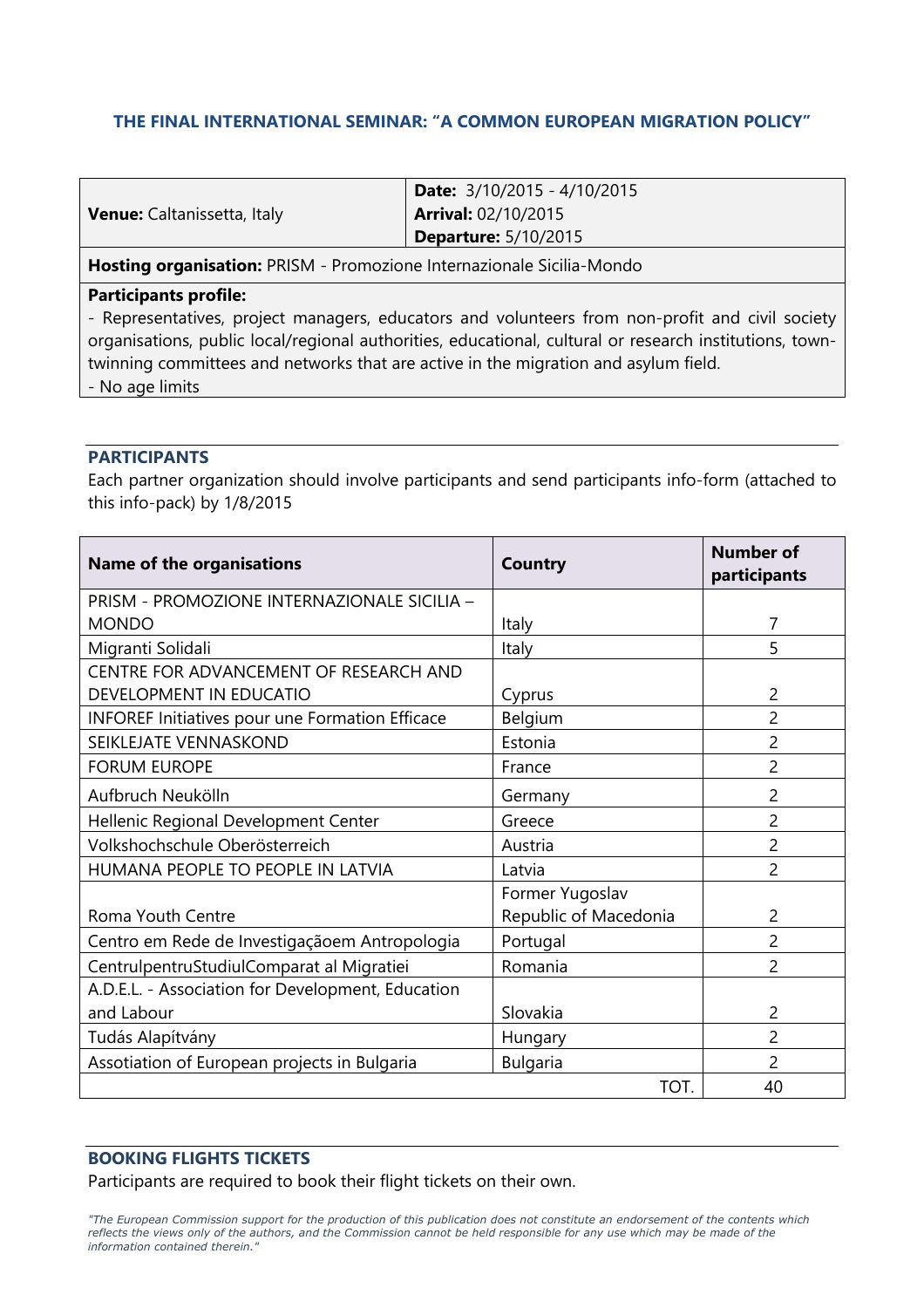- Deadline to book the flight tickets: 1 September 2015

- Airport in Sicily are Catania, Palermo, Comiso, Trapani.

- The final destination is Caltanissetta, Italy. Depending on arrival airport and time, instructions on how to get to Caltanissetta will be given to each participant.

- Before issuing the final ticket, flights should be confirmed in advance with PRISM (Fausto Amico), f.amico@associazioneprism.eu

## **HOW TO GET TO CALTANISSETTA FROM YOUR AIRPORT**

- Appointment will be on 2<sup>nd</sup> October 2015 at Caltanissetta bus station (any time, depending on your arrival). PRISM staff will come to pick you up from bus station on arrival and take you to the B&B Antichi Ricordi.

- Participants should text a mobile message when get on the bus to Caltanissetta. Our mobile phone is: 0039 3384338670 (Fausto).

Find below all necessary information on how to get to Caltanissetta by bus or train.

1) ARRIVAL AT CATANIA AIRPORT

- Bus from Catania airport to Caltanissetta:

Just outside the airport of Catania you will find the bus stop for Caltanissetta, the name of the bus company is S.A.I.S. Buses go almost every hour. For more information:

http://www.giamporcaro.it/en

Ticket price: € 10.30, you can purchase your ticket at SAIS desk outside the airport.

## 2) ARRIVAL AT PALERMO AIRPORT

- Bus from Palermo airport to Palermo centre (last stop, train station).

Ticket price: € 6.30, you can purchase your ticket at "Prestia e Comandè" desk outside the airport. - Train (not buses) from Palermo train station to Caltanissetta.

Ticket price:  $\epsilon$  8.30, you can purchase your ticket at train station.

For more information on departures and prices, refer to:

http://www.trenitalia.com/

3) ARRIVAL AT TRAPANI AIPORT

- Bus from Trapani airport to Palermo:

Terravision operate a service between Trapani airport and Palermo centre.

Ticket price:  $€ 11$ . For more information refer to:

http://www.terravision.eu/airport\_transfer/bus-trapani-airport-palermo/?noredirect=en\_US

- Train from Palermo to Caltanissetta

Next to the Terravision stop (last stop, Piazza Giulio Cesare), you will find the train station.

 For people arriving later than h 21.00 at Catania airport or later than h 19.00 at Palermo airport, we will organize a private transfer. On the arrival area, you will find a private driver holding a paper: "PRISM". Further details will be communicated before departure with the participants involved.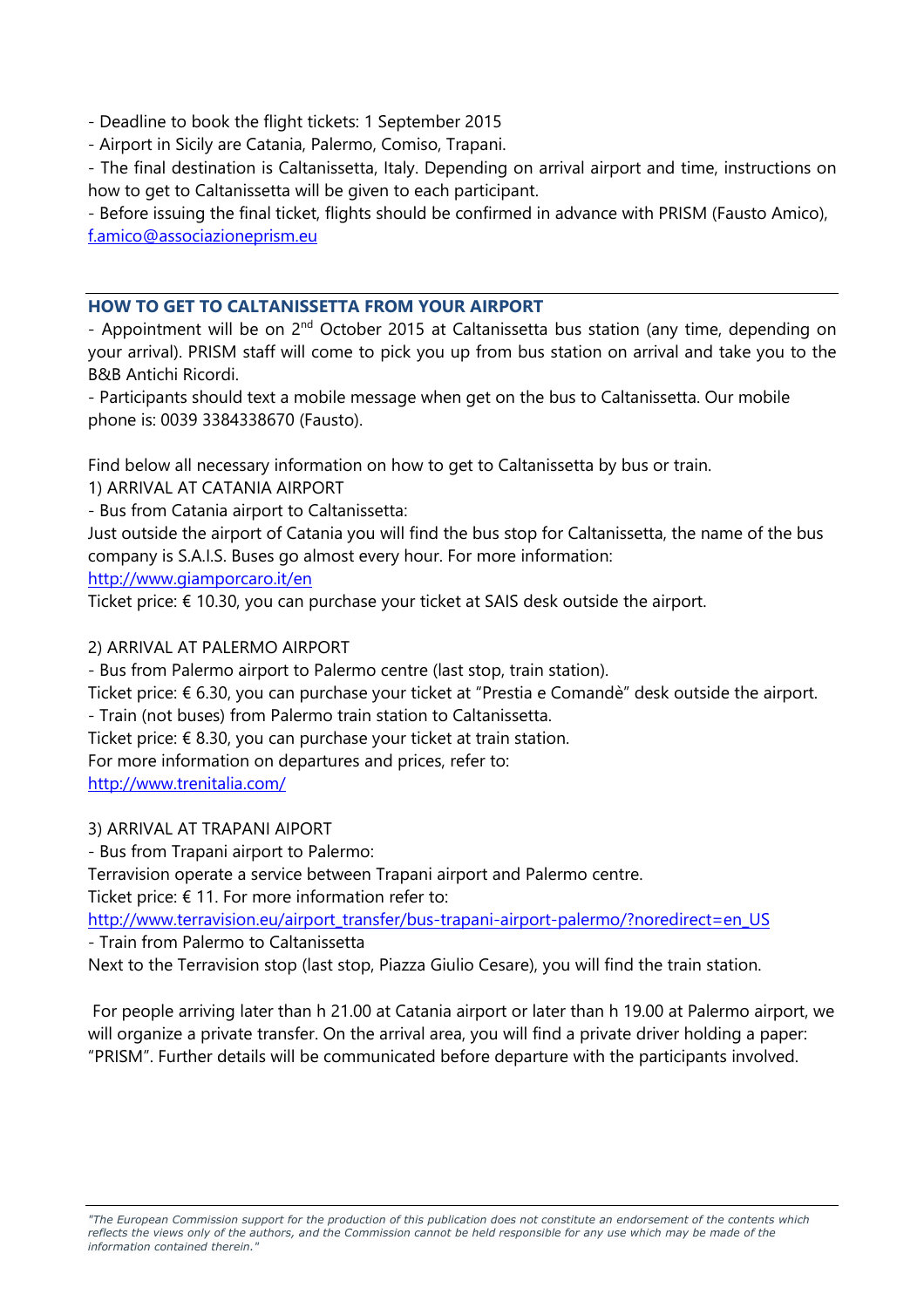## **BUDGET FOR TRAVEL COSTS**

## **INTERNATIONAL WORKSHOP: MIGRATION, INTEGRATION AND CO-DEVELOPMENT IN EUROPE**

| <b>Name of the organisations</b><br>involved                                        | Country                                     | <b>Number of</b><br>participants | <b>Max travel</b><br>costs for<br>participant | <b>Total</b> |
|-------------------------------------------------------------------------------------|---------------------------------------------|----------------------------------|-----------------------------------------------|--------------|
| <b>CENTRE FOR ADVANCEMENT OF</b><br>RESEARCH AND DEVELOPMENT IN<br><b>EDUCATION</b> | Cyprus                                      | $\overline{2}$                   | 300                                           | 600          |
| <b>INFOREF Initiatives pour une</b><br><b>Formation Efficace</b>                    | Belgium                                     | $\overline{2}$                   | 300                                           | 600          |
| SEIKLEJATE VENNASKOND                                                               | Estonia                                     | $\overline{2}$                   | 300                                           | 600          |
| <b>FORUM EUROPE</b>                                                                 | France                                      | $\overline{2}$                   | 300                                           | 600          |
| AufbruchNeukölln                                                                    | Germany                                     | $\overline{2}$                   | 300                                           | 600          |
| Hellenic Regional Development<br>Center                                             | Greece                                      | $\overline{2}$                   | 300                                           | 600          |
| VolkshochschuleOberösterreich                                                       | Austria                                     | $\overline{2}$                   | 300                                           | 600          |
| HUMANA PEOPLE TO PEOPLE IN<br>LATVIA                                                | Latvia                                      | $\overline{2}$                   | 300                                           | 600          |
| Roma Youth Centre                                                                   | Former Yugoslav<br>Republic of<br>Macedonia | $\overline{2}$                   | 300                                           | 600          |
| Centro em Rede de Investigaçãoem<br>Antropologia                                    | Portugal                                    | $\overline{2}$                   | 300                                           | 600          |
| CentrulpentruStudiulComparat al<br>Migratiei                                        | Romania                                     | $\overline{2}$                   | 300                                           | 600          |
| A.D.E.L. - Association for<br>Development, Education and Labour                     | Slovakia                                    | $\overline{2}$                   | 300                                           | 600          |
| TudásAlapítvány                                                                     | Hungary                                     | $\overline{2}$                   | 300                                           | 600          |
| Assotiation of European projects in<br><b>Bulgaria</b>                              | <b>Bulgaria</b>                             | $\overline{2}$                   | 300                                           | 600          |

## **REIMBURSEMENT OF TRAVEL TICKETS**

Participants travel costs should fits into the budget as indicated in the table below. Possible extra costs overcoming the budget limits should be covered by the participants themselves or by the partner organizations.

Reimbursement will be made via participants' organizations bank account upon full attendance of the workshop and only after receiving the participants' original travel tickets, as follows:

- Flight reservations or Invoice by travel agency (if any) including participants and flights' deitails
- Proof of payment (bank transfer)
- Original boarding passes or on-line boarding passes (in case of check in on-line)
- All original tickets of bus and/or train (if any)

*<sup>&</sup>quot;The European Commission support for the production of this publication does not constitute an endorsement of the contents which reflects the views only of the authors, and the Commission cannot be held responsible for any use which may be made of the information contained therein."*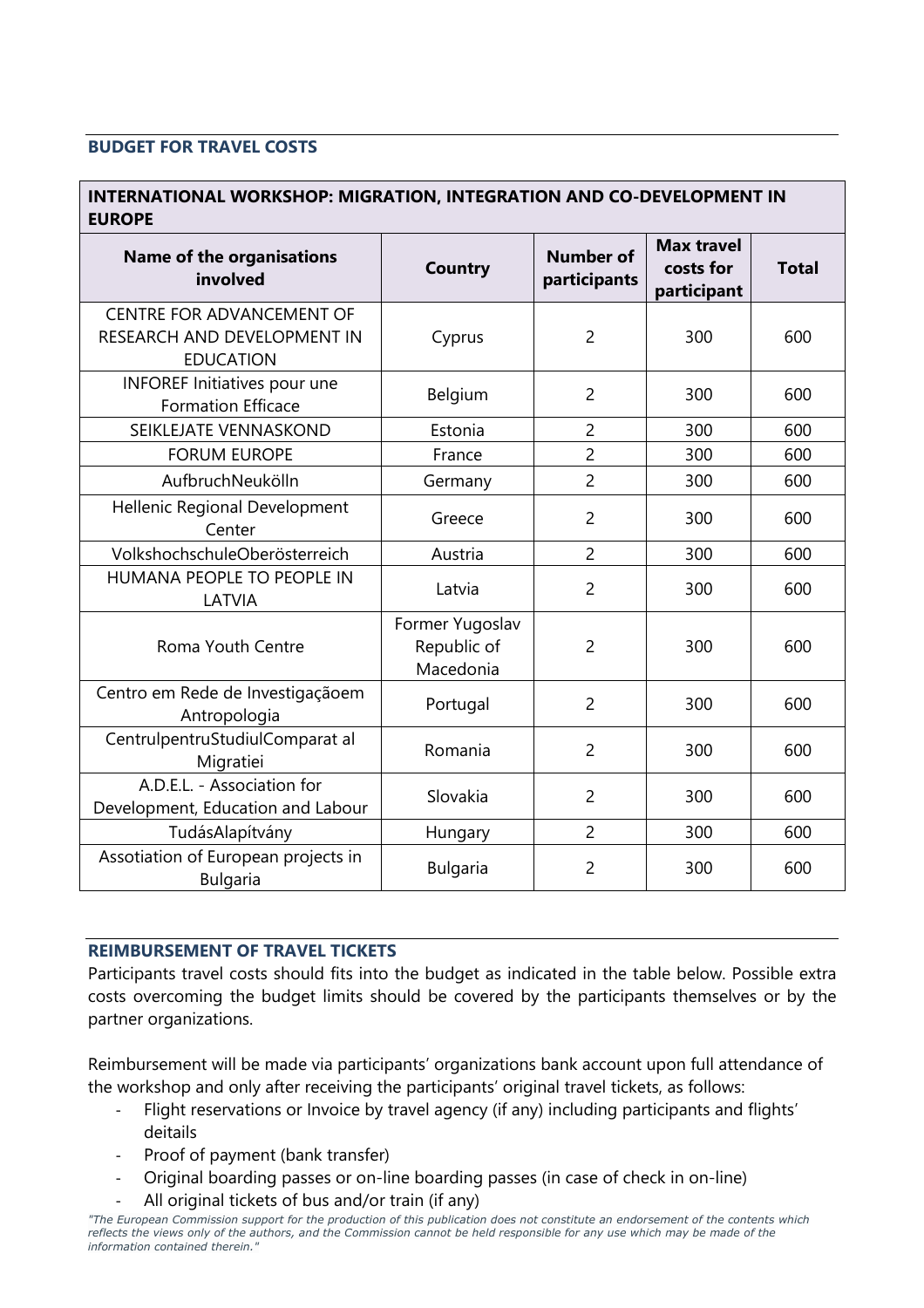- Copy of ID/passport.

Please note if you bought your ticket in your local currency which might be different than EURO, we will calculate your travel costs according to the exchange rates from official European Commission web-site for the month of ticket purchase:

http://ec.europa.eu/budget/inforeuro/index.cfm?Language=en

It is compulsory to use only public transports. Private transfer (such us taxi or private drivers) will not be included in the travel costs calculations, unless they are specifically needed and authorized in advance by PRISM.

## **ACCOMMODATION: B&B ANTICHI RICORDI**

All participants will be hosted at the "Antichi Ricordi" B&B, in mini-suites equipped with Wi-Fi. Participants will be assigned to their rooms on arrival.

## **Bed & Breakfast AntichiRicordi**

Via Villaglori n.45 93100 Caltanissetta www.antichiricordi.com info@antichiricordi.com tel/fax +39.0934541197 cell.+39.3384910905

### **MEALS**

- Lunch and dinner will be fully covered during the international seminar and offered in different restaurants in the downtown. A list of restaurants will be given to all participants on arrival.

- Meals are covered only within the participants stay in Caltanissetta.
- Subsistence costs during the trip are not included in the budget.

### **ACTIVITY PROGRAMME**

A detailed activity programme will provided on September 2015.

#### **AGENDA**

|  |  |  | 1 DAY - 03/10/2015 |  |
|--|--|--|--------------------|--|
|--|--|--|--------------------|--|

- Current developments on the EU policy on migration and asylum
- The online survey: results and data in progress

- Presentations of recommendations for a European citizens' initiative demanding a new EU policy on migration and asylum

2 DAY – 04/10/2015

- What is a European Citizens' Initiative: the procedure step by step
- Co-development of a European Citizens' Initiative
- Reflections on follow-up
- Final conclusions

#### **PREPARATION WORK TO BE DONE BY PARTICIPANTS BEFORE DEPARTURE**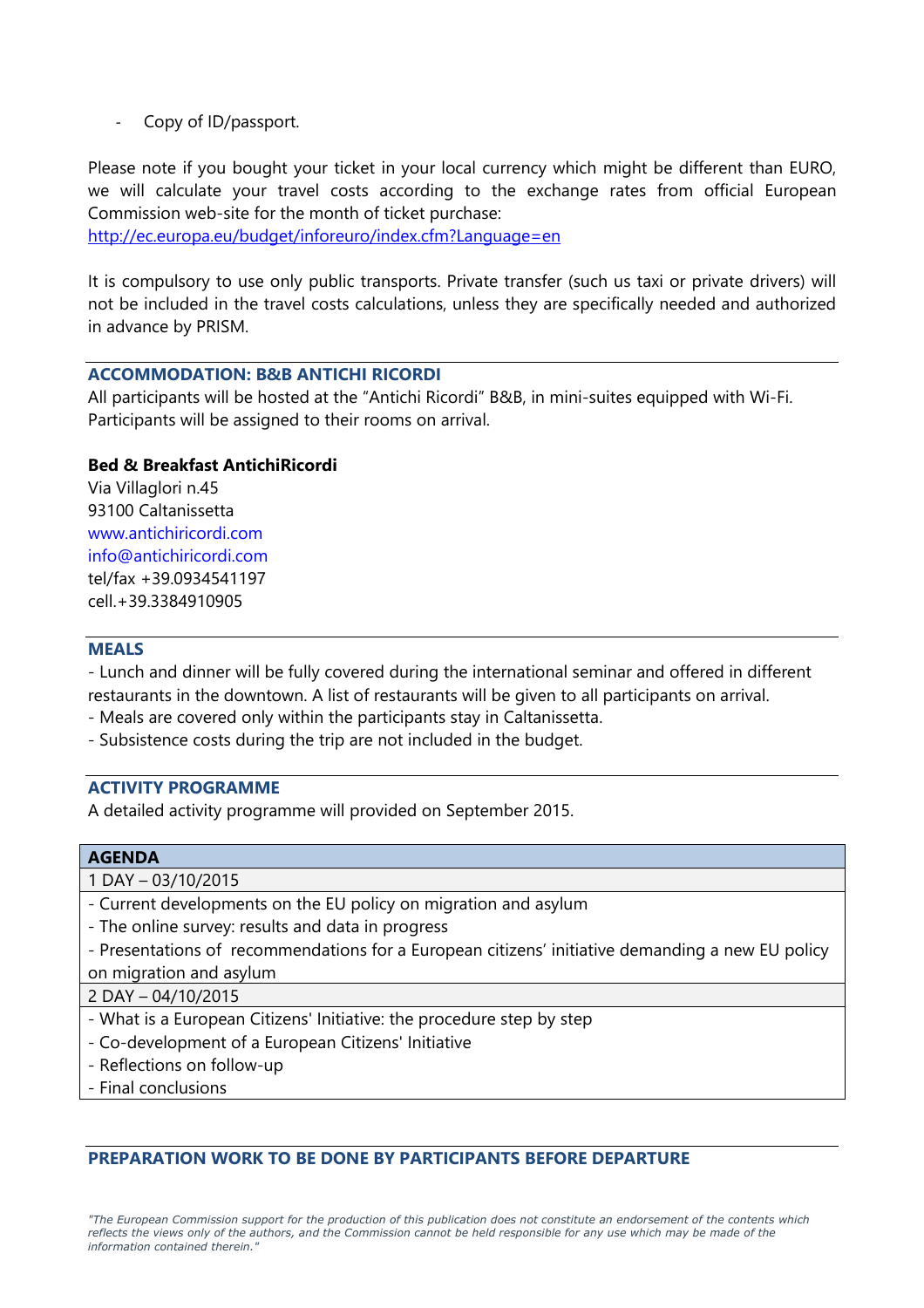Each national group is invited to take active part to the final seminar by discussing and proposing recommendations for the development of a common EU Policy in the areas of asylum and migration.

Please find attached and below a common template for collecting feedback to be sent to f.amico@associazioneprism.eu by 15/09/2015.

All contributions will be discussed during the final seminar through PPT, 10-15 minutes for each national delegation.

Valuable results will be included in the final recommendations after a common evaluation.

| <b>Name of the organizations</b> |  |
|----------------------------------|--|
|                                  |  |

| <b>KEY ISSUE</b>                                                                                                                        | <b>PROPOSED RECOMMENDATIONS</b> |
|-----------------------------------------------------------------------------------------------------------------------------------------|---------------------------------|
| Integration                                                                                                                             |                                 |
| Asylum and refugees                                                                                                                     |                                 |
| Foreign Minors Unaccompanied                                                                                                            |                                 |
| Economic Migrants<br>Security                                                                                                           |                                 |
| Dialogue and cooperation with<br>non-EU countries                                                                                       |                                 |
| Security                                                                                                                                |                                 |
| Other key issues that might be<br>relevant according to your own<br>view or national context (please<br>specify or add lines if needed) |                                 |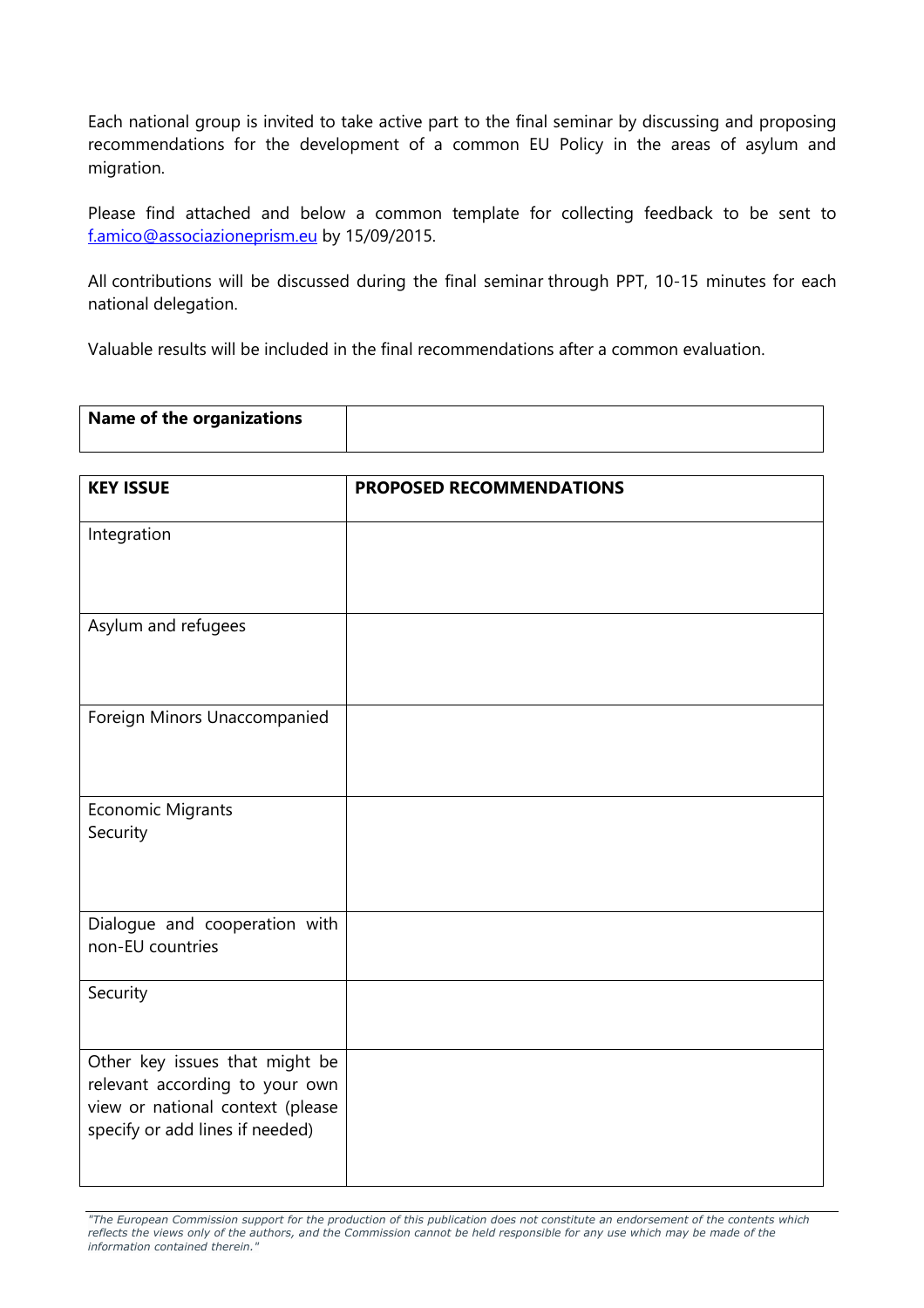### **SICILIY & CALTANISSETTA**



Read more about Sicily: http://www.italia.it/en/discover-italy/sicily.html http://www.lonelyplanet.com/italy/sicily

#### Read more about Caltanissetta:

http://www.italia.it/en/discover-italy/sicily/caltanissetta.html http://www.caltanissettaturismo.it/en.html

An interesting documentary on Sicily seen from the sky (only in Italian language): https://www.youtube.com/watch?v=G6AFkRGjTBA

In October the weather is generally cool, with temperatures hovering between 15-25 degrees. We hope to enjoy sunny days.

#### **THE EUROPEAN HEALTH INSURANCE CARD**

Though not compulsory, we recommend all participants to issue by themselves a European Health Insurance Card. The European Health Insurance Card is a free card that gives you access to medically necessary, state-provided healthcare during a temporary stay in any of the 28 EU countries, Iceland, Lichtenstein, Norway and Switzerland, under the same conditions and at the same cost (free in some countries) as people insured in that country.

Cards are issued by your national health insurance provider: http://ec.europa.eu/social/main.jsp?catId=563&langId=en#nationalinfo

#### **THE ON-LINE SURVEY**

Kindly remind to partner organizations and participants to keep spreading the on-line survey. When engaging to an audience on your social media channel, we suggest you to use the following introduction, followed by the link to the survey page, as such: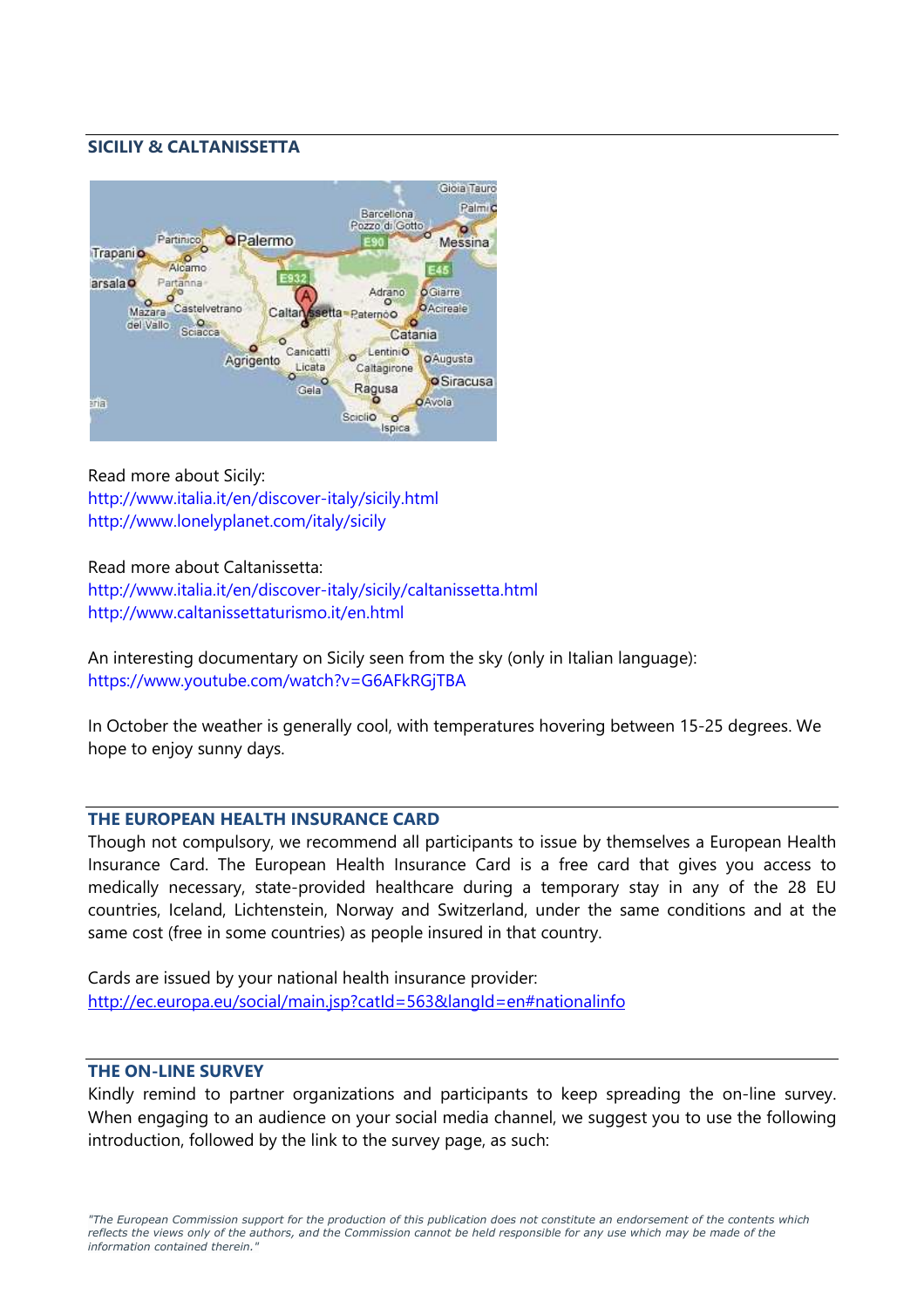## *A SURVEY ABOUT EU POLICY ON MIGRATION AND ASYLUM: TAKE IT NOW!*

The Consortium of the project "Migrations, Integration and Co-Development in Europe" is launching a survey on a common EU Policy in the areas of asylum and migration. The purpose of this survey is to gauge public opinion of European Citizens on current challenges, strategic priorities and key actions for the development of a common EU Policy in the areas of asylum and migration. Another aim is to understand perceptions and attitudes of citizens towards migrants, immigrants and refugees and towards various migration policy options, and to understand the awareness and knowledge about the phenomenon and the "new multicultural scenario".

The survey is conducted in the frame of the project "Migrations, Integration and Co-Development in Europe" co-funded by the Europe for Citizens Program of the European Union.

You find the survey by clicking the following link: http://goo.gl/forms/e6agQJN7yn

We would be very grateful if you could take a few minutes and answer it.

Stay tuned on the project through our Facebook page: https://www.facebook.com/pages/Migrations-Integration-and-Co-Development-in-Europe/1562065757408388?sk=photos\_stream

or follow us on Twitter: https://twitter.com/MigrationSurvey

Many thanks and best wishes!